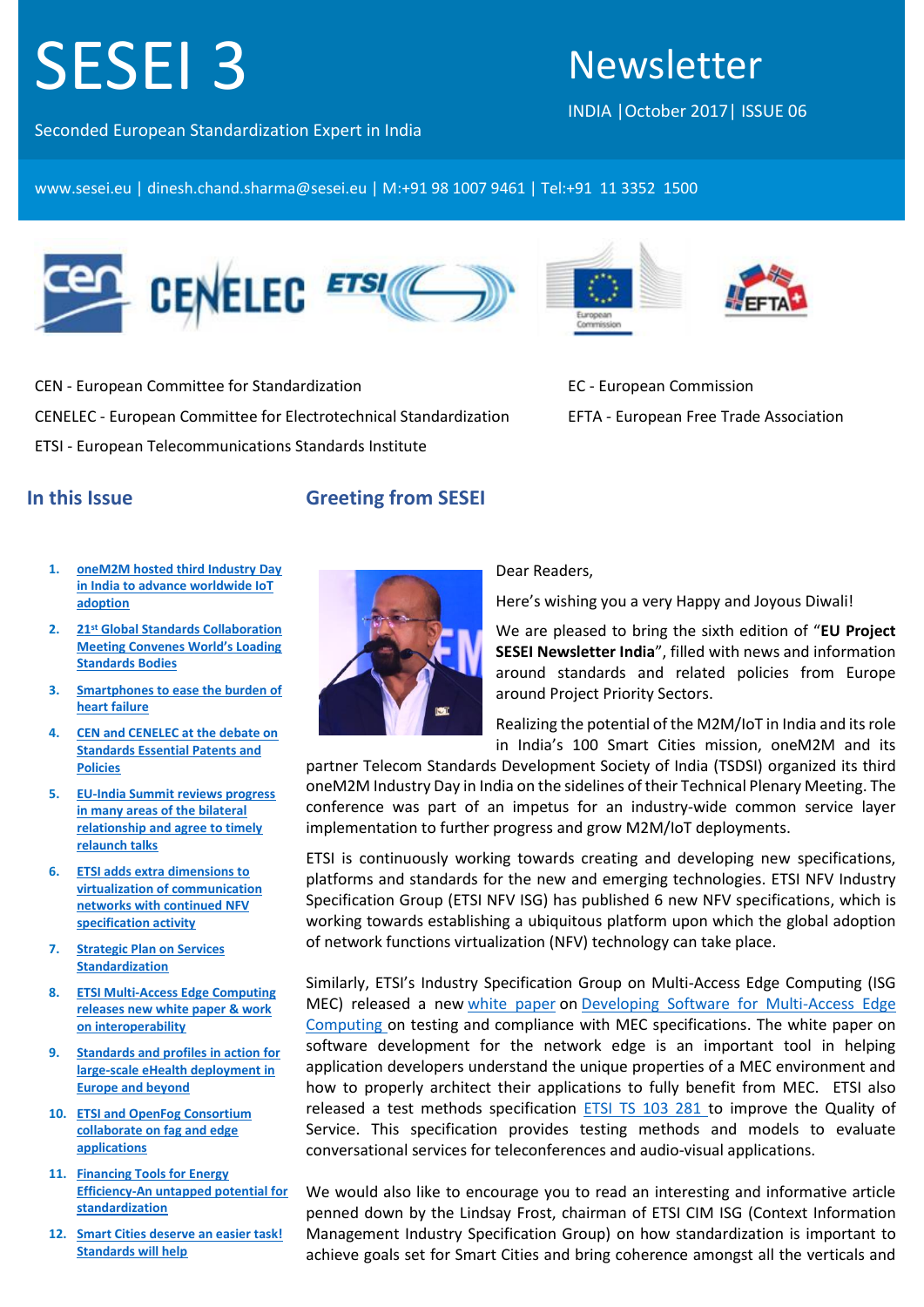- **13. [Increasing the impact of public](#page-8-0)  [investment through efficient and](#page-8-0)  [professional procurement](#page-8-0)**
- **14. [EEA EFTA comment on ePrivacy](#page-8-1)**
- **15. [European Standards boosting the](#page-9-0)  [Digital Economy](#page-9-0)**
- **16. [ETSI releases test methods to](#page-9-1)  [improve QoS in the presence of](#page-9-1)  [background noise](#page-9-1)**
- **17. [White Papers/Publications](#page-9-2)**
- **18. [Events Calendar 2017](#page-11-0)**
- **19. [About Project SESEI](#page-12-0)**

stakeholders. CIM ISG is focusing on use of context information for smart cities and other applications.

The 14th Summit between the European Union and India was held in New Delhi, marking 55 years of diplomatic relations between the world's two largest democracies. Many substantial, concrete deliverables were agreed by the leaders at the Summit. The European Commission has also directed to carry out public procurement more efficiently and in a sustainable manner, while making full use of digital technologies to simplify and accelerate procedures.

Taking the e-Health initiative forward under the [eStandards project](http://www.estandards-project.eu/) (i.e. eHealth Standards and Profiles in Action for Europe and Beyond) CEN-CENELEC organized a conference, addressing how digital health standards should evolve, building on current best practices to support large-scale eHealth deployment in Europe and globally to create a roadmap for sustainable development of eHealth standards. To promote use of digital technology, CEN-CENELEC have also adopted a Strategic Plan for Digital Transformation, which will enable them to set priorities, take decisions as well as address the increasingly complex landscape of digital technologies, policies, structures, and partnerships in a timely and flexible manner.

CEN-CENELEC have also published reports on the important issues of Energy Efficiency and the need for creating standards for services. Both reports are important from the Indian context as BIS in its amended act have recently included services under the ambit of standards and Govt. of India is putting lot of impetus around Energy Efficiency and renewable. This Report on Energy Efficiency recommends the role of standardization in the field of energy management and energy savings, in terms of financing energy-efficient projects.

EFTA also published its comments on the European Commission's proposal on data privacy in electronic communications, reiterating that it is essential that the regulation strikes the right balance between the protection of consumers and communications on the one hand, and innovation and development of services on the other.

Newsletter also cover details of events and webinars being organized by project partners along with their various white papers and publications.

We invite you to read our newsletter in detail, actively engage and provide us with your valuable feedback and comments to help enhancing our efforts.

[Dinesh Chand Sharma](mailto:dinesh.chand.sharma@eustandards.in)

**(Seconded European Standardization Expert in India)** Director – Standards & Public Policy Mobile: +91 9810079461, Desk: +91 11 3352 1525 Board: +91 11 3352 1500, Fax: +91 11 3352 1501 E-mail: dinesh.chand.sharma@sesei.eu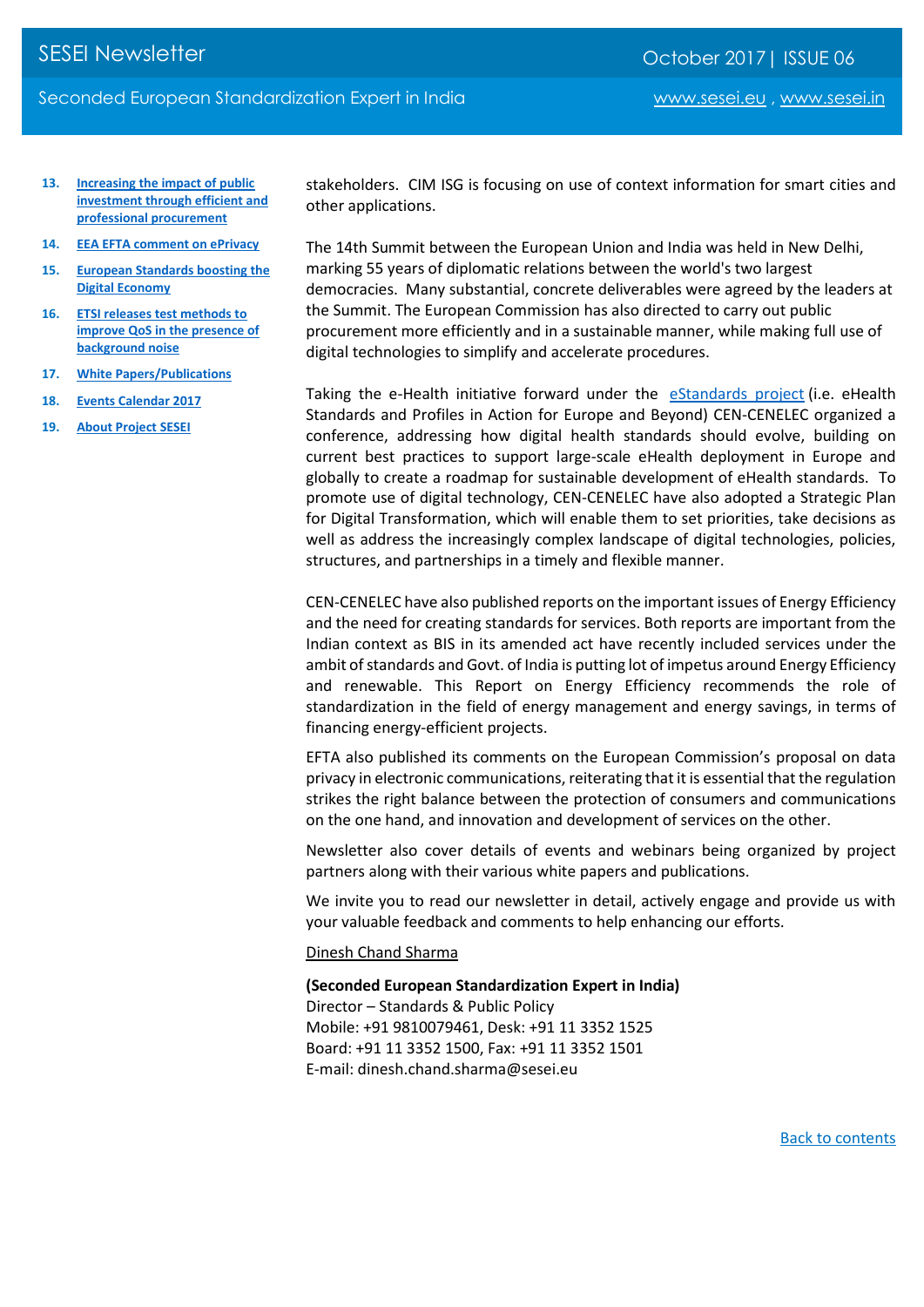# <span id="page-2-0"></span>**oneM2M hosted third Industry Day in India to advance worldwide IoT adoption**

*IoT experts collaborate on how to overcome IoT interoperability and security hurdles*

The global Internet of Things (IoT) standards initiative oneM2M and its partner Telecom Standards Development Society of India (TSDSI) organised the third oneM2M Industry Day in India, September 20, 2017. The conference is part of a push for an industry-wide approach to further progress and grow IoT deployments, with Deloitte predicting India's IoT market will grow from 1.3 billion USD in 2016 to 9 billion USD in 2020.

India, an ICT powerhouse with a pool of globally recognized research and innovation talent, is characterized by a highly price-sensitive but large volumes-driven market. Region-specific requirements, including modest power availability and diverse digital traffic distribution, need localised innovations. A globally harmonised standards-driven approach will promote the fast adoption and deployment of new technologies in India and worldwide.

"IoT and M2M technologies are key enablers for the National Priority missions, such as Digital India, Smart Cities, and Smart Villages, and adoption of a standards-based approach is essential for economies of scale, interoperability and inclusive innovation," said TSDSI's Director General Pamela Kumar. "The oneM2M Industry Day is a great opportunity for the Indian ecosystem – industry, start-ups, academia and government – to receive the latest updates on global trends and developments.

[Read More](http://www.onem2m.org/news-events/news/160-onem2m-to-host-third-industry-day-in-india-to-advance-worldwide-iot-adoption)

Back to contents

# <span id="page-2-1"></span>**21st Global Standards Collaboration Meeting Convenes World's Leading Standards Bodies**

The 21st meeting of the Global Standards Collaboration (GSC), a high-level gathering of the world's leading information and communication technologies (ICT) standards organizations, took place from 26-27 September 2017, hosted by the IEEE Standards Association (IEEE-SA) at the IEEE European office in Vienna, Austria.

GSC members shared their priorities and focused on Artificial Intelligence and Smart Cities. The development of artificial intelligence (AI) in autonomous systems will transform society. Advancements in AI-focused areas, such as autonomous vehicles, cognitive computing, and collaborative robotics, are presenting complex public policy and technical challenges. Addressing these challenges requires the use of existing and new standards, which will impact a variety of applications including agriculture, communications, energy, the environment, health care, and transportation.

As smart city solutions move to large-scale implementations, issues such as different population densities, geography, and cultural differences will require global standards on semantics, platforms and other aspects. This will enable interoperability of services across cities and communities. Shared best practices can assist with the deployment of standards-based solutions for smart cities, increasing social and economic benefits.

GSC members also took the opportunity to share information on Intelligent Transportation Systems.

[Read More](http://www.etsi.org/news-events/news/1219-2017-10-news-21st-global-standards-collaboration-meeting-gsc-21-convenes-world-s-leading-standards-bodies)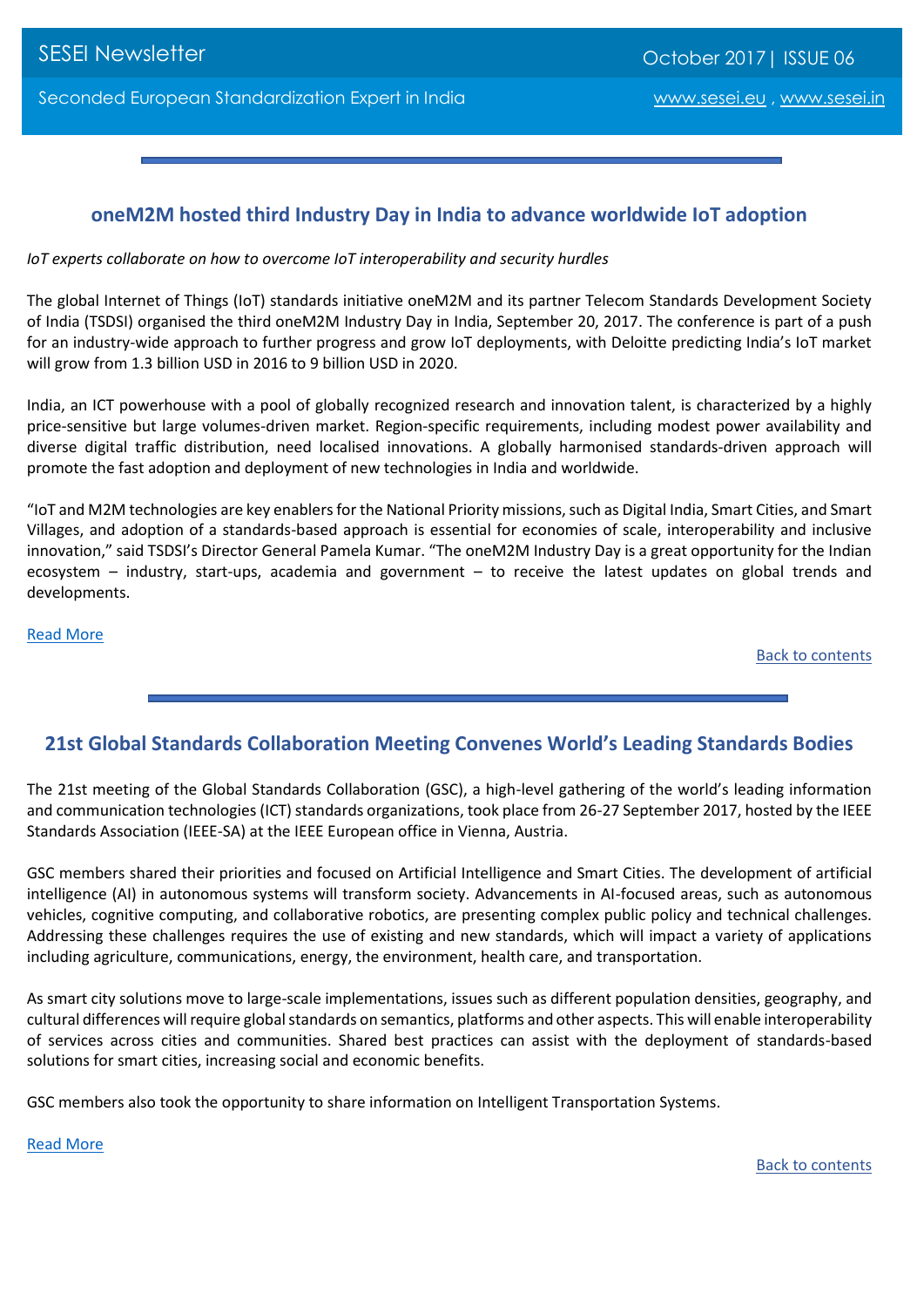# **Smartphones to ease the burden of heart failure**

<span id="page-3-0"></span>A new app developed by the EU-funded HeartMan project is designed to give heart failure patients extra support in everyday tasks and routine. According to Sofia Marchã from the European Heart Network, this contributes to improving patients' overall quality of life.

'HeartMan follows a human-centered design approach, which means that patients and caregivers informed the design and initial mock-ups were evaluated by potential users. In 2018 a group of patients testing a trial version of the app and system will be organized for continuous improvement based on feedback. It is important to note that heart failure occurs predominantly in the older population, so the app needs to be very user-friendly for people who are not adept at using technology. It should not be too overwhelming in terms of features and reminders, and that it displays the most important features prominently and accessibly. A working prototype is currently in development, but the wristband is already available while the mobile app is still being tweaked.

[Read more...](http://ec.europa.eu/newsroom/dae/redirection.cfm?item_id=604651&newsletter=1&lang=default) 

Back to contents

# **CEN and CENELEC at the debate on Standards Essential Patents & Policies**

<span id="page-3-1"></span>CEN and CENELEC, represented by the Director of Legal Affairs, was invited to speak at the event organized by Leadership EU in Brussels on 25 September 2017 about cutting-edge IP and Antitrust policy issues. The overall goal of the conferencedebate was to take a fresh look at the worldwide issue of Standards Essential Patents (SEP) and related policy changes, as well as to the evolution of the related international IP and Antitrust policy issues in both the United States and the European Union.

Panel 2 "SSOs and IPR Policies: their Role in Realizing Future Technologies" particularly focused on the goals and impact of SEP policies, and the pros and cons of alternative business models (other than cooperative SSOs) for generating new technologies. CEN and CENELEC promoted their views on SEP with a specific focus on how licensing conditions should be negotiated between the parties in line with the relevant judgement of the Court of Justice.

More about this [event](http://www.ipleadership.org/events/leadership-eu)

Back to contents

# **EU-India Summit reviews progress in many areas of the bilateral relationship and agrees to timely relaunch talks**

<span id="page-3-2"></span>European Commission President Jean-Claude Juncker attended the 14th Summit between the European Union and India in New Delhi, marking 55 years of diplomatic relations between the world's two largest democracies. The Summit provided an opportunity for leaders to take stock of EU-India cooperation across the full spectrum of cooperation, including tackling global challenges, the economic relationship, and sectoral cooperation.

A number of substantial, concrete deliverables were agreed by the leaders at the Summit, and are detailed in a [Joint Summit](http://europa.eu/rapid/press-release_STATEMENT-17-3743_en.htm)  [Statement.](http://europa.eu/rapid/press-release_STATEMENT-17-3743_en.htm) Joint statements on combatting terrorism; on [clean energy and climate change;](https://ec.europa.eu/clima/sites/clima/files/news/20171006_statement_en.pdf) and on smart and sustainable [urbanisation](http://ec.europa.eu/regional_policy/sources/cooperate/international/pdf/joint_declaration_india.pdf) were also adopted. President Juncker said after the Summit: "We agreed that we should take our trading relationship to the next level. It is high time for a Free Trade Agreement between India and the EU. Once the circumstances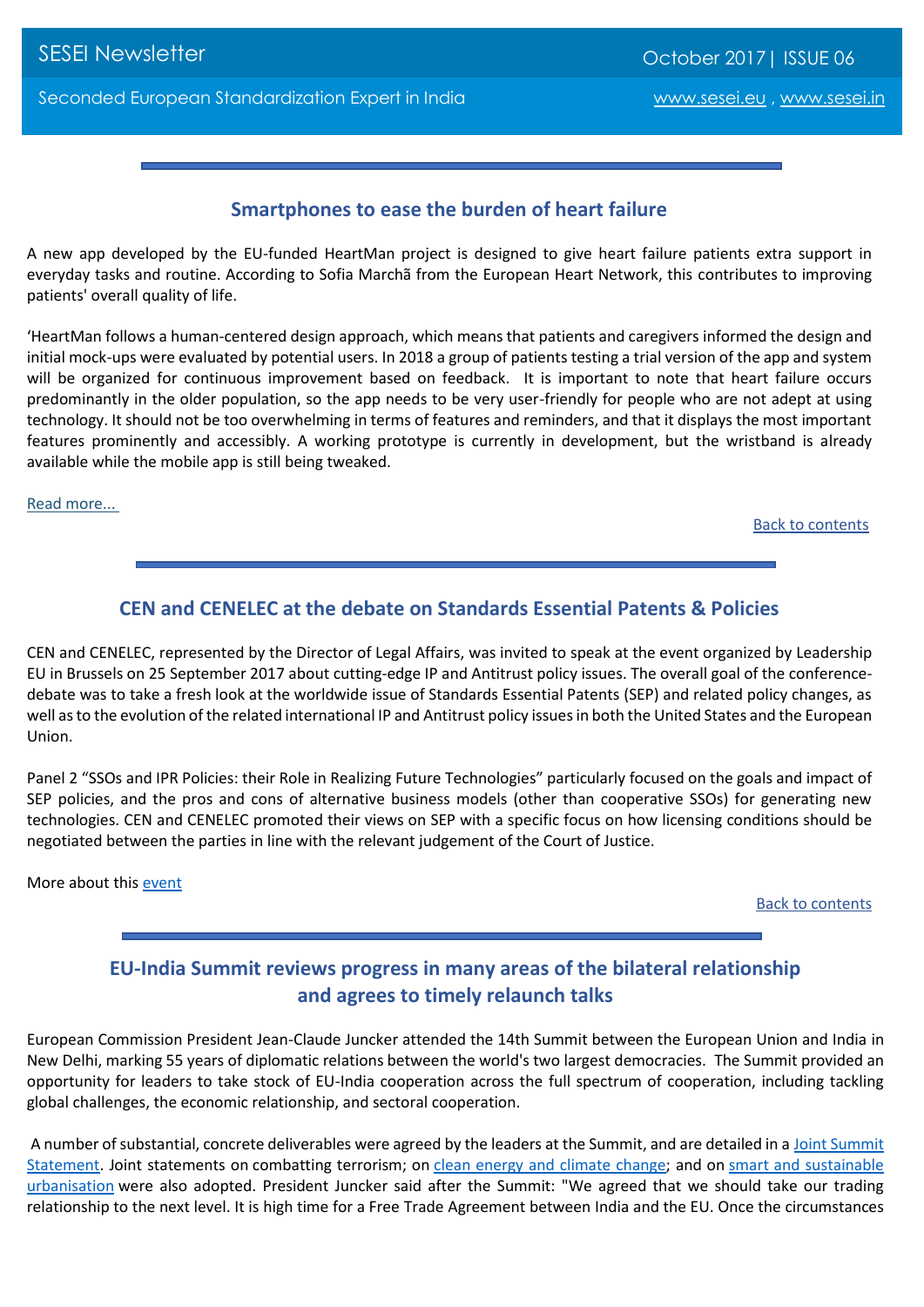SESEI Newsletter Communication Control of Communication Corporation Corporation Corporation Corporation Corporation Corporation Corporation Corporation Corporation Corporation Corporation Corporation Corporation Corporatio

are right – and only once the circumstances are right – we will resume. Today's Summit is an important step in the right direction and after hearing Prime Minister Modi I am confident we can move forward. Our chief negotiators will next sit down in November to chart a way forward."

On Trade and investment, leaders expressed their shared commitment to strengthening the economic partnership between the EU and India and to achieving the full potential of this aspect of our relationship. There are efforts on both sides to reengage actively towards a timely relaunch of the negotiations for a comprehensive and mutually-beneficial Free Trade Agreement. The leaders also reaffirmed the centrality of the World Trade Organisation (WTO) and the importance of enhancing free, fair and open trade for achieving sustainable growth and development.

#### [Read More](https://ec.europa.eu/commission/news/president-juncker-eu-india-summit-2017-oct-06_en)

Back to contents

# <span id="page-4-0"></span>**ETSI adds extra dimensions to virtualization of communication networks with continued NFV specification activity**

The ETSI NFV Industry Specification Group (ETSI NFV ISG) has taken further steps towards establishing a ubiquitous platform upon which the global adoption of network functions virtualization (NFV) technology can be driven thanks to the completion of a series of key specifications. Over the course of the last 3 months, 6 new NFV specifications have been published. These cover virtual network function (VNF) package structure, the dynamic optimization of packet flow routing, and acceleration resource management right through to hypervisor domain requirements. In addition, a total of 18 different work projects have been approved.

Central to these endeavors is the defining of unified application programming interface (API) specifications in order to ensure that widespread multi-vendor interoperability can be achieved. This will mean that the numerous integration challenges that the industry currently faces can be fully addressed, and the pace at which NFV roll-out occurs thereby accelerated. Two of the latest 6 specifications of ETSI NFV, which detail REST APIs for management and orchestration, can be accessed by visiting the following links - [ETSI GS NFV-SOL 002](http://www.etsi.org/deliver/etsi_gs/NFV-SOL/001_099/002/02.03.01_60/gs_NFV-SOL002v020301p.pdf) and [ETSI GS NFV-SOL](http://www.etsi.org/deliver/etsi_gs/NFV-SOL/001_099/003/02.03.01_60/gs_NFV-SOL003v020301p.pdf) 003. [ETSI GS NFV-SOL 004](http://www.etsi.org/deliver/etsi_gs/NFV-SOL/001_099/004/02.03.01_60/gs_nfv-sol004v020301p.pdf) has also been completed, it specifies the format and structure of a VNF Package and is based on the OASIS TOSCA Cloud Service Archive (CSAR) format.

#### [Read More](http://www.etsi.org/news-events/news/1220-2017-10-news-etsi-adds-extra-dimensions-to-virtualization-of-communication-networks-with-continued-nfv-specification-activity)

Back to contents

# **Strategic Plan on Services Standardization**

<span id="page-4-1"></span>The 'CEN Strategic Advisory Board on Services (CEN/SAGS)' has recently developed a 'Strategic Plan on Services standardization' in support of CEN-CENELEC Ambitions 2020, and in recognition of the untapped potential for economic growth of the services market in Europe. The plan is addressed to service sector stakeholders, societal stakeholders and National Standards Bodies (NSBs) members of CEN.

The overall aim of the plan is to provide a strong and clear framework to further engage with service stakeholders in view of better understanding their needs. It is part of the actions agreed under the 'Joint Initiative on Standardisation' (JIS), namely Action 12, which refers to encouraging a greater development & usage of European service standards to help integrate Europe's service markets.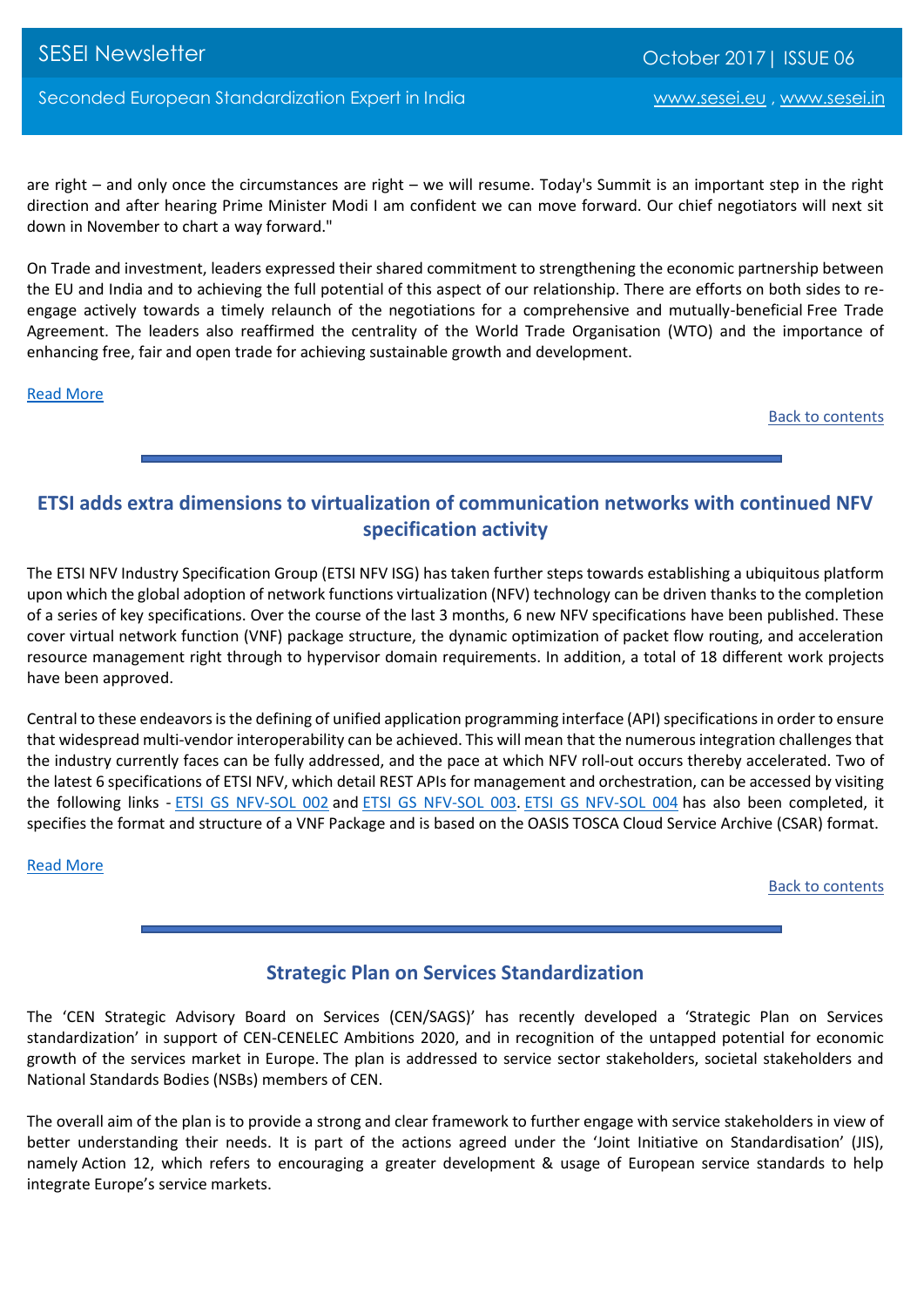Services is a relatively new field of standardization dominated by a significant number of SMEs. Service stakeholders are not always aware of the benefits that standards could bring to both businesses and consumers. This Strategic plan aims to raise awareness about standardization for services. European Standards can indeed make services more secure, accessible and inclusive for vulnerable consumers, as well as help organisations to manage complex service relationships, global supply chains and service level agreements.

While elaborating this Strategic Plan, a series of challenges in the European services' standardization were identified. They relate to the diversity of the services market and to the difficulty in reaching a common understanding about services standardization. Constraints such as the heterogeneity of the services sector, the cultural barriers and the limited resources - linked to the variety of stakeholders involved especially SMEs and micro-enterprises, makes it somewhat difficult to reach a balanced consensus of interests. To this end, the service sectors' associations can play an important intermediary role to help their members represent their expertise.

Download the 'Strategic Plan [on services standardization'](https://www.cencenelec.eu/news/publications/Publications/services_strategy-Final-2017-08-30.pdf) (PDF format) [Read More](https://www.cencenelec.eu/news/brief_news/Pages/TN-2017-032.aspx)

Back to contents

#### <span id="page-5-0"></span>**ETSI Multi-Access Edge Computing releases new white paper & work on interoperability**

ETSI Industry Specification Group on Multi-Access Edge Computing (ISG MEC) announced two important steps in helping the industry to properly leverage ETSI MEC standards and generate value from MEC deployments.

A new [white paper](http://www.etsi.org/technologies-clusters/white-papers-and-brochures/etsi-white-papers) on [Developing Software for Multi-Access Edge Computing](http://www.etsi.org/images/files/ETSIWhitePapers/etsi_wp20_MEC_SoftwareDevelopment_FINAL.pdf) has been released and the group is starting new work on testing and compliance with MEC specifications. The white paper on software development for the network edge is an important tool in helping application developers understand the unique properties of a MEC environment and how to properly architect their applications to fully benefit from MEC.

The document provides guidance for software developers on how to approach architecting and developing applications with components that will run in edge clouds, such as those compliant with ETSI MEC standards. It summarizes the key properties of edge clouds, as distinct from a traditional cloud point-of-presence, as well as the reasons why an application developer should choose to design specifically for these. It also provides high-level guidance on how to approach such design, including interaction with modern software development paradigms, such as microservices-based architectures and DevOps.

In addition, ETSI MEC ISG is pleased to announce new work on testing and compliance. A forthcoming document will list the functionalities and capabilities required by a MEC compliant implementation. In addition, it will specify a testing framework defining a methodology for the development of interoperability and/or conformance test strategies, test systems and the resulting test specifications for MEC standards. We invite all interested members of the community to join the ETSI MEC ISG and contribute to this work.

[Read More](http://www.etsi.org/news-events/news/1218-2017-09-news-etsi-multi-access-edge-computing-releases-new-white-paper-and-starts-work-on-interoperability)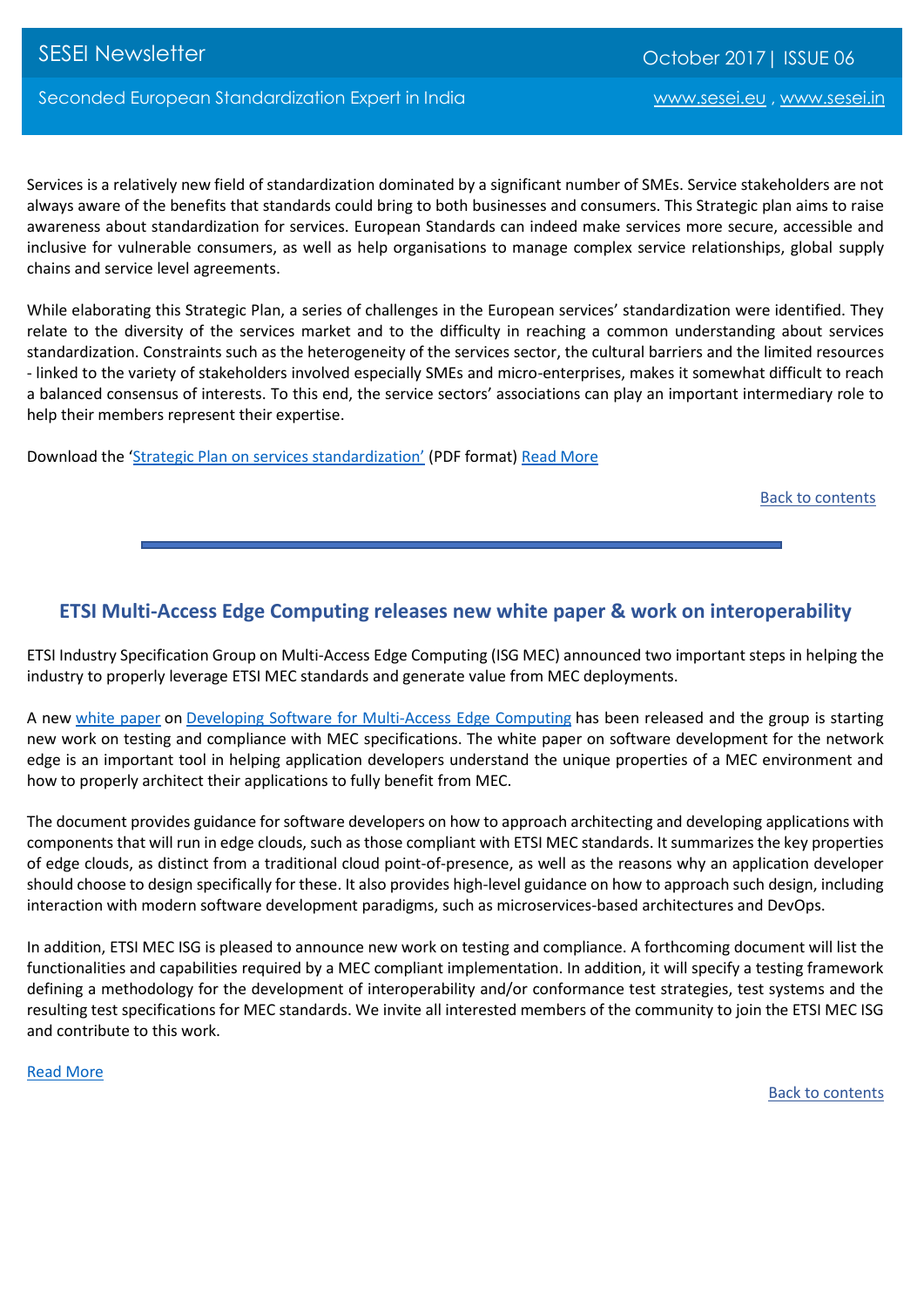# <span id="page-6-0"></span>**Standards and profiles in action for large-scale eHealth deployment in Europe and beyond**

On 26-27 June 2017, the [eStandards project](http://www.estandards-project.eu/) (i.e. eHealth Standards and Profiles in Action for Europe and Beyond) organized its final conference at CEN and CENELEC premises in Brussels. The conference was hosted by one of the partners of the project, [CEN/TC 251 'Health informatics',](https://standards.cen.eu/dyn/www/f?p=204:7:0::::FSP_ORG_ID:6232&cs=18CA078392807EDD402B798AAEF1644E1) represented by CEN Dutch National Member, [NEN.](https://standards.cen.eu/dyn/www/f?p=CENWEB:16:0::::FSP_ORG_ID:5050&cs=16E1BAEF8AF6F3F5EFE58D1858139DCE1) It included several workshop sessions for discussions and debates among a multi-stakeholder audience. The conference addressed how digital health standards should evolve, building on current best practices to support large-scale eHealth deployment in Europe and globally.

The project team presented its Roadmap for the collaborative and sustainable development of eHealth standards. The Roadmap entails an agile process framework, linking the needs of a trusted flow of data from the perspectives of the health system, the citizen, the workforce, and the market, to standardized artefacts and interlocked actions in co-creation, governance, and alignment.

Download the [Roadmap for collaborative and sustainable development of eHealth standards](ftp://ftp.cencenelec.eu/EN/EuropeanStandardization/Fields/Healthcare/eHealth/eStandardsConferenceReport.pdf) (pdf format)

#### [Read more](https://www.cencenelec.eu/news/brief_news/Pages/TN-2017-028.aspx)

Back to contents

# **ETSI and OpenFog Consortium collaborate on fog and edge applications**

<span id="page-6-1"></span>ETSI and the OpenFog Consortium will collaborate to develop fog-enabled mobile edge applications and technologies. The two organizations have recently signed a Memorandum of Understanding (MOU) with intent to benefit organizations working to develop 5G, mission-critical and data-dense applications through fog computing and networking and thus reduce technical overlap across the multitude of domains.

OpenFog will work with the ETSI Multi-access Edge Computing (MEC) Industry Specification Group (ISG). The two organizations will cooperate on Information and Communication Technologies (ICT) standardization and interoperability requirements by sharing and applying selected technical work in process. MEC's work addresses multiple multi-access edge hosts deployed by different operator-owned networks which run edge applications in a collaborative manner. The OpenFog Reference Architecture will extend the mobile edge with a physical and logical multi-layered network hierarchy of cooperating fog nodes that interface between cloud and edge, allowing for interoperability across operators.

One of the first initiatives from the agreement will be focused on Application Programming Interfaces (APIs) which support edge computing interoperability. The [recently released package of MEC APIs](http://www.etsi.org/news-events/news/1204-2017-07-news-etsi-multi-access-edge-computing-group-releases-a-first-package-of-apis) contain important properties that can be adapted and used in the [OpenFog reference architecture.](http://www.openfogconsortium.org/ra) The ETSI MEC specifications also include API framework which provides a framework for delivering services to be consumed or offered by locally hosted or remote authorized applications. By adopting and re-using APIs across the OpenFog and MEC architectures, it will be easier for developers to create common architectures, unify management strategies, and write a single application software module that run on both OpenFog and MEC architectures.

#### [Read More](http://www.etsi.org/news-events/news/1216-2017-09-news-etsi-and-openfog-consortium-collaborate-on-fog-and-edge-applications)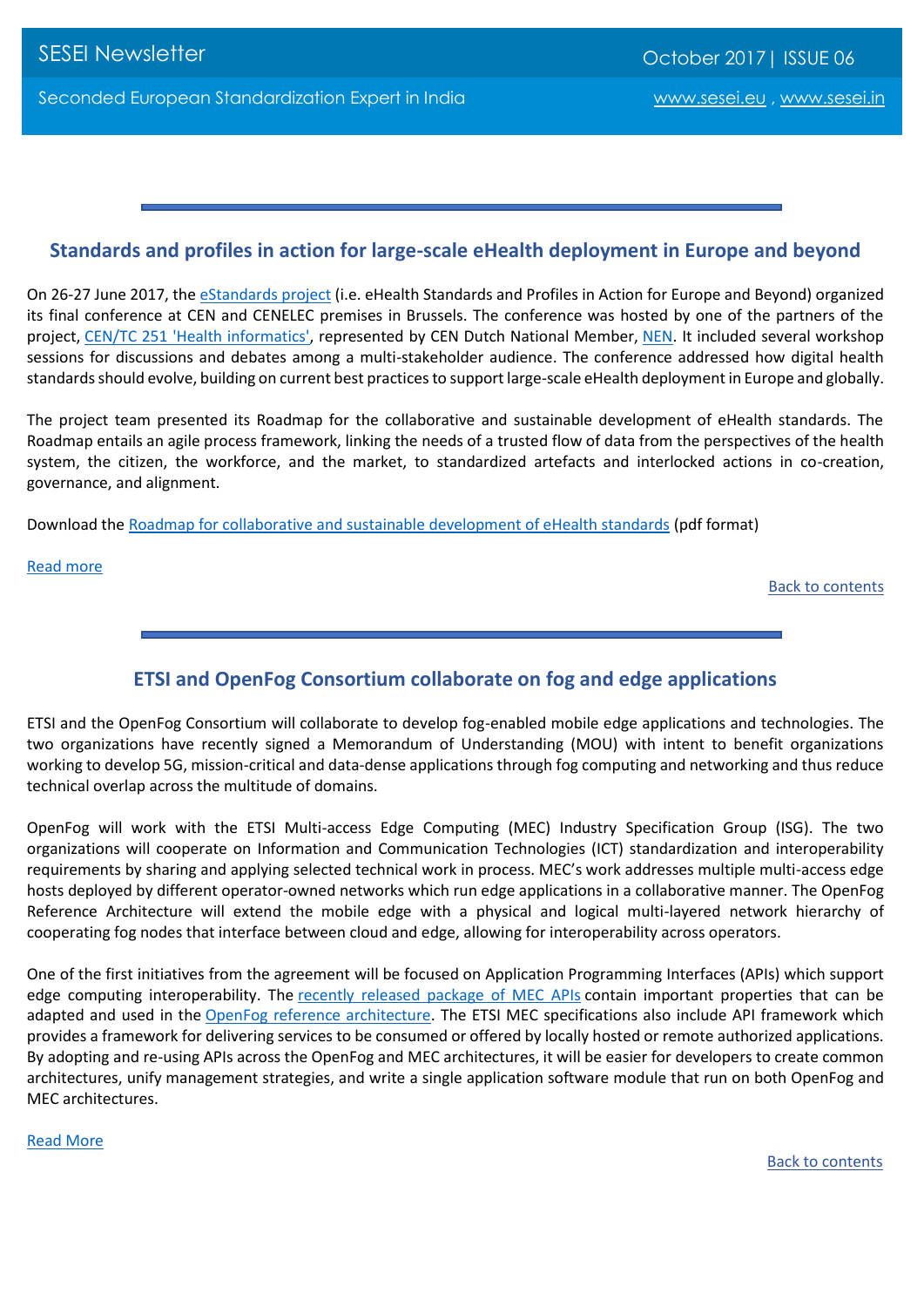# **Financing Tools for Energy Efficiency – An untapped potential for standardization**

<span id="page-7-0"></span>The Working Group (WG) 'Financing Tools for Energy Efficiency' of CEN-CENELEC's Sector Forum Energy Management (SFEM) has recently published a final report. This report includes recommendations to SFEM regarding the role that standardization can play in the field of energy management and energy savings, in terms of financing energy-efficient projects.

National, European and international standards can be used to assess the benefits and risks associated with energy efficiency investments. Yet, there is a lack of knowledge and understanding among the public regarding the existing standards, the best practices and the available tools. This report outlines the need for raising awareness about the right tools, about the need to establish a work programme for standardisation activities, and to identify and develop the necessary products and services for energy efficiency financing.

Download the 'Final Report of the CEN[-CENELEC Sector Forum Energy Management Working Group on Financing Tools for](ftp://ftp.cencenelec.eu/EN/News/SectorNews/2017/SFEM/SFEM_WG_Financing_ools-Final _Report_EP15.4-F.pdf)  [Energy Efficiency'](ftp://ftp.cencenelec.eu/EN/News/SectorNews/2017/SFEM/SFEM_WG_Financing_ools-Final _Report_EP15.4-F.pdf) (pdf format)

[Read More](https://www.cencenelec.eu/news/brief_news/Pages/TN-2017-029.aspx)

Back to contents

# **Smart Cities Deserve an Easier Task! Standards Will Help**

<span id="page-7-1"></span>Smart city managers are facing physical and social challenges which will transform communities for good or for ill: climate change, immigration, resource shortages, waste disposal, aging demographics, renewable energy. Cities are using digital technologies (sensors, IoT, Cloud computing, Big Data analytics) to help cope or even thrive. The constraints on public procurement contrast with the great urgency in solving huge social, economic and resource efficiency issues fast enough to benefit citizens. There is even the painful constraint of too few trained experts for writing the RFQs and for analysing both the "state of play" for competing standards and the validity of commercial offerings. Standards can help in overcoming these issues.

Standards are consensus agreements on specifications of technical solutions, so they automatically improve interoperability, help avoid "vendor lock-in", improve economies of scale and provide cost savings. If market or regulatory forces recommend or require certain standards, it helps create a common market, which also improves global market access for products, reduces risk of obsolescence and of cost explosions. Additionally, standardization helps in bringing experts together and aligning interests of stakeholders, dissemination of knowledge and creation of an ecosystem. The speed of reaching consensus depends on the breadth and impact of the topic, as well as the importance of ensuring interoperability of all systems. Read more about

- How ETSI, CEN, CENELEC and ITU are collaborating to provide the standardization tools
- ETSI work on Information Management for Smart Cities
- What is ETSI ISG CIM, what are the benefits, what influence should Smart Cities exert?

Please read more about the standardization efforts being carried out in the Smart City domain in this article by Lindsay Frost, chairman of ETSI CIM ISG

[Read More](http://www.etsi.org/images/files/ETSInewsletter/etsinewsletter-issue2-2017.pdf)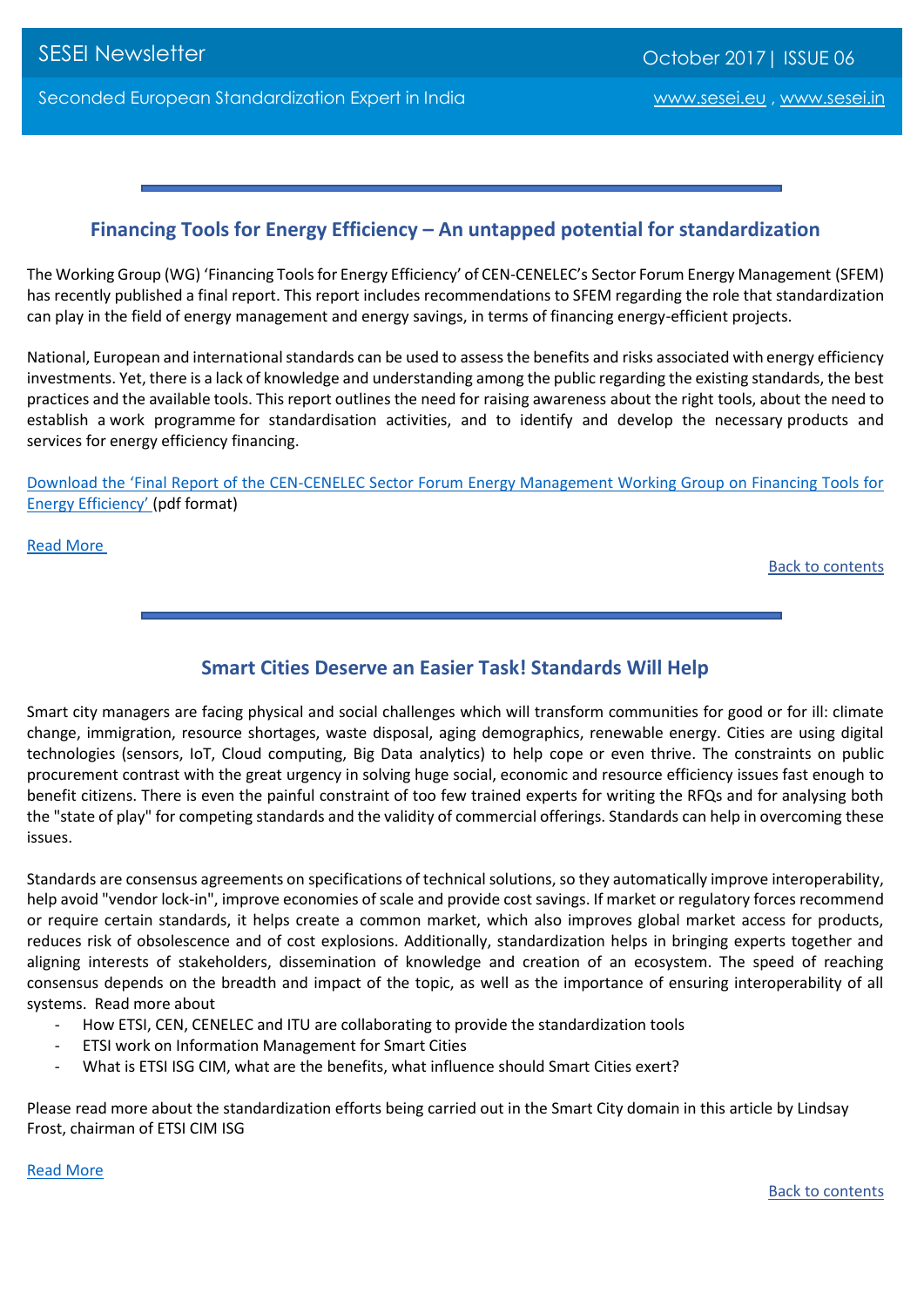# <span id="page-8-0"></span>**Increasing the impact of public investment through efficient and professional procurement**

To strengthen the Single Market and as part of the continuous effort to stimulate investment in the EU, the Commission has put forward an initiative to carry out procurement more efficiently and in a sustainable manner, while making full use of digital technologies to simplify and accelerate procedures.

Vice-President for Jobs, Growth, Investment and Competitiveness Jyrki Katainen said: "We have put investment centre stage since taking office in November 2014, notably by attracting private capital with the Investment Plan for Europe. Now we want to unlock the full potential of public procurement in ensuring that the €2 trillion spent yearly in public services and products boost our economy, spur innovation and help meet sustainability goals.

Elżbieta Bieńkowska, Commissioner for Internal Market, Industry, Entrepreneurship and SMEs, added: "We encourage public authorities to use public procurement strategically as a tool to obtain better value for tax-payers money and to contribute to a more innovative, sustainable, inclusive and competitive economy. The Commission will continue to assist Member States in doing so, and invites public authorities at all levels of government and other stakeholders to work in a broad partnership." The initiative has four main strands:

- Definition of priority areas for improvement
- Voluntary ex-ante assessment of large infrastructure projects
- Recommendation on professionalisation of public buyers
- Consultation on stimulating innovation through public procurement

#### [Read More](http://europa.eu/rapid/press-release_IP-17-3543_en.htm)

Back to contents

# **EEA EFTA Comment on ePrivacy**

<span id="page-8-1"></span>On 22 September Iceland, Liechtenstein and Norway submitted a joint EEA EFTA Comment on the European Commission's proposal for a regulation concerning the respect for private life and the protection of personal data in electronic communications (COM(2017) 10 final). In their [comment,](http://www.efta.int/sites/default/files/documents/eea/eea-efta-comments/2017/EEA%20EFTA%20Comment%20on%20the%20ePrivacy%20Regulation.pdf) the EEA EFTA States underline that it is essential that the regulation strikes the right balance between the protection of consumers and communications on the one hand, and innovation and development of services on the other. In this regard, the EEA EFTA States raise their concerns about the following issues:

- Member States should be able to choose between an opt-in or opt-out approach for the registration of telephone numbers in public directories
- Consumers should be able to identify traders placing telemarketing calls to them
- Member States should be able to choose between an opt-in or opt-out approach for telemarketing
- The regulation should include specific requirements on the harvesting of consent to telemarketing, for example endusers' consent to direct marketing communication can only be given to one trader at a time
- The regulation should not preclude national rules prohibiting traders from placing telemarketing calls at certain specified times
- The regulation should clarify what kinds of marketing communications, such as those made via social media, are covered by Article 16 (1)

[Read More](http://www.efta.int/EEA/news/EEA-EFTA-Comment-ePrivacy-505056)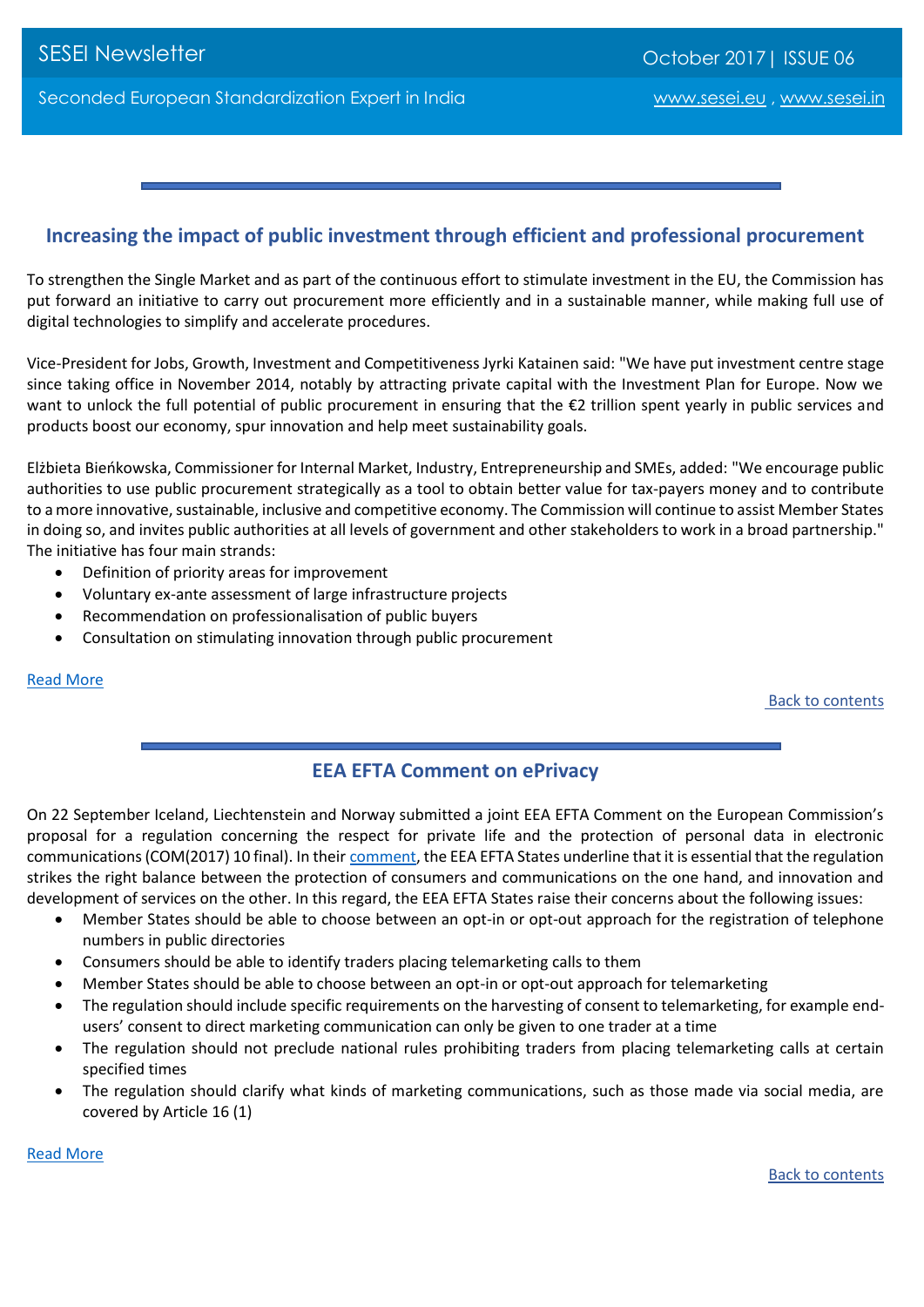# **European Standards boosting the Digital Economy**

<span id="page-9-0"></span>European industry is rapidly transforming through the adoption of a wide range of innovative and digital technologies. Traditional sectors of the economy, including those which were not previously significant digital users, have needs that require standardization responses. To guarantee a flexible and timely response, supported by European standardization, CEN and CENELEC have adopted a Strategic Plan for Digital Transformation. The plan enables CEN and CENELEC to set priorities, take decisions as well as address the increasingly complex landscape of digital technologies, policies, structures and partnerships.

Download the [information on the main elements of the 'Strategic Plan for Digital Transformation'](ftp://ftp.cencenelec.eu/EN/News/Brief/2017/StrategicPlan/DigitalTransformation.pdf) (PDF format)

[Read More](https://www.cencenelec.eu/news/brief_news/Pages/NEWS-2017-26.aspx)

Back to contents

# **ETSI releases test methods to improve QoS in the presence of background noise**

<span id="page-9-1"></span>Background noise is an issue for telecommunications and needs to be taken into account in terminal design. The higher the intended speech quality as e.g. in wideband or super-wideband telephony, the more critical the terminal optimization is.

To tackle this problem, ETSI's technical committee on Speech and multimedia Transmission Quality (TC STQ) has just published testing methods to objectively evaluate the performance of super-wideband and fullband terminals for speech communication in the presence of background noise. [ETSI TS 103 281p](http://www.etsi.org/deliver/etsi_ts/103200_103299/103281/01.01.01_60/ts_103281v010101p.pdf)rovides testing methods and models to evaluate conversational services for teleconferences and audio-visual applications. It includes state-of-the-art codecs, typical communication packet loss and jitter conditions and recordings in handset, headset, hands-free and car hands-free mode.

To analyse the various parameters influencing speech quality, the new ETSI specification considers the speech quality, the background noise transmission quality and the overall quality. The objective models described in TS 103 281 are based on a huge subjective study conducted with American English, German, and Chinese (Mandarin) speakers. The prediction accuracy of the models is higher than most models currently on the market which is proven by the validation results also provided in the ETSI standard. The STQ committee continues work to develop methodologies, test arrangements and requirements for evaluating the performance of wearable devices for speech communication. The performance evaluation of voice assistant devices e.g. for use in IoT as well as the simulation of room and background noise characteristics in laboratory environments is progressing, new specifications are expected in 2018.

<span id="page-9-2"></span>[Read More](http://www.etsi.org/news-events/news/1210-2017-07-etsi-releases-test-methods-to-improve-qos-in-the-presence-of-background-noise)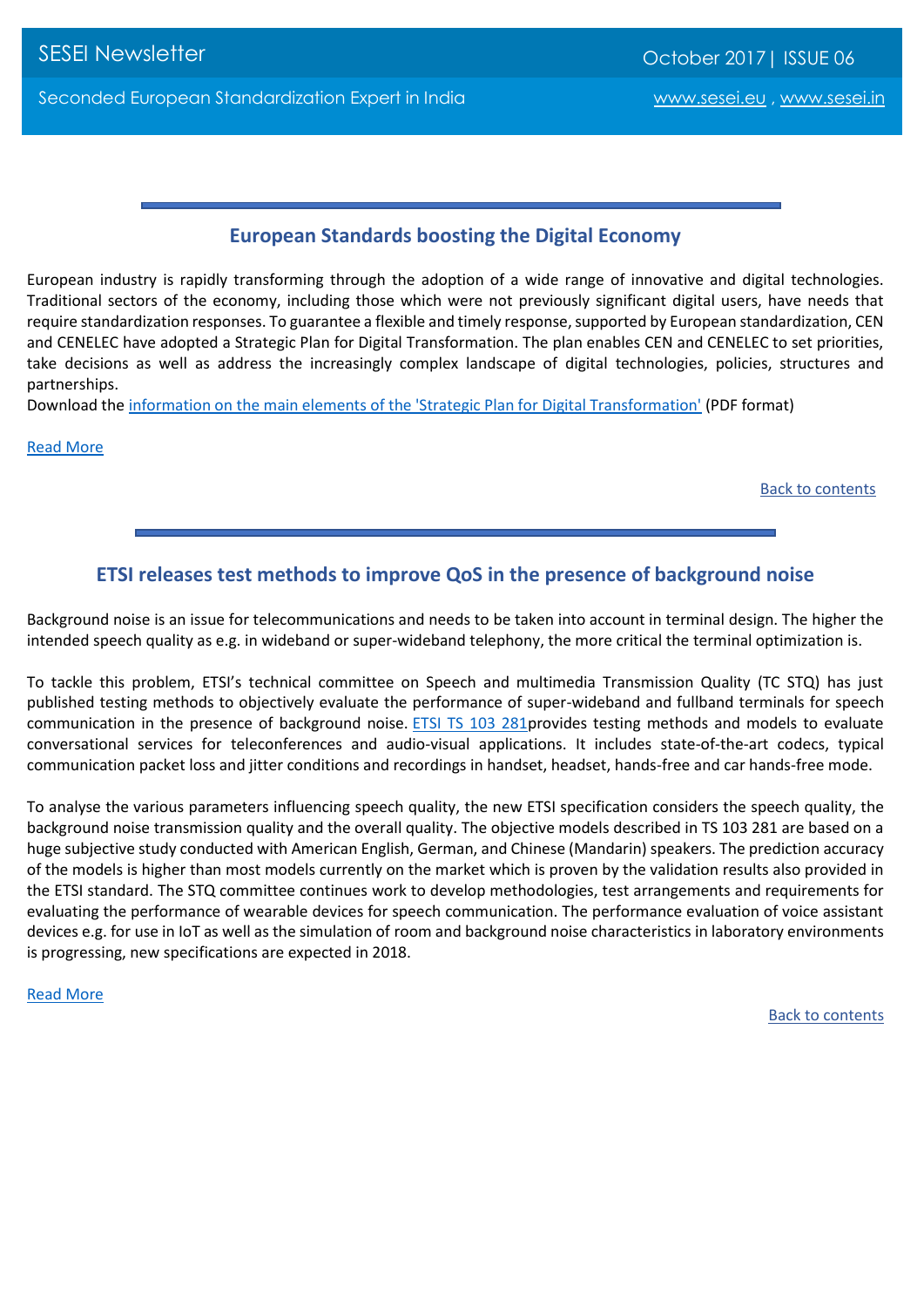# **White Papers/Publications**

#### **The [ETSI Work Programme 2017-2018](http://www.etsi.org/images/files/WorkProgramme/etsi-work-programme-2017-2018.pdf) provides an overview of our current standardization projects.**

ETSI's work programme is constantly evolving and the most up to date version is publicly available online [via our database.](http://webapp.etsi.org/workprogram) It contains full details of all upcoming standards and specifications.

#### **ETSI Developing Multi-Access Edge Computing and starts work on interoperability –EDITION 1**

ETSI MEC defines a platform that interfaces with MEC applications and other platforms. The MEC platform is responsible for a myriad of functions, including: receiving DNS records and configuring a DNS proxy/server; hosting MEC services, such as: Radio Network Information, Location and Bandwidth Manager. [Download/Read](http://www.etsi.org/images/files/ETSIWhitePapers/etsi_wp20_MEC_SoftwareDevelopment_FINAL.pdf) more...

#### **CEN Strategic plan for standardization to support the services sector helping service providers and users to benefit from European single market**

CEN Strategic Advisory Board on Services (CEN/SAGS)' has developed a 'Strategic Plan on Services standardization' in support of CEN-CENELEC Ambitions 2020, and in recognition of the untapped potential for economic growth of the services market in Europe. The overall aim of the plan is to provide a strong and clear framework to further engage with service stakeholders in view of better understanding their needs. [Download/Read more](https://www.cencenelec.eu/news/publications/Publications/services_strategy-Final-2017-08-30.pdf)

#### **Civil society: improving, Strengthening and Legitimising the European Standardization system.** [Download/Read](https://www.cencenelec.eu/news/publications/Publications/CivilSociety.pdf)  [more](https://www.cencenelec.eu/news/publications/Publications/CivilSociety.pdf)

#### **Annual country reports on open internet from national regulators – 2017**

Annual reports of the national regulatory authorities (NRAs) on compliance with the provisions on open internet in their respective countries.

[Read More](https://ec.europa.eu/digital-single-market/en/news/annual-country-reports-open-internet-national-regulators-2017)

#### **Summary report of the public consultation on the evaluation of Directive 96/9/EC on the legal protection of databases**

The public consultation took place between 24 May and 30 August 2017. It was conducted in the context of the ex-post evaluation of the Directive on the legal protection of databases. The aim of the consultation was to understand how the Database Directive, and in particular the sui generis protection of databases, is used, to evaluate its impact on users and to identify possible needs of adjustment. This summary report takes stock of the contributions and presents preliminary trends that emerge from them. A synopsis report will be published in due course. [Read More](https://ec.europa.eu/digital-single-market/en/news/summary-report-public-consultation-evaluation-directive-969ec-legal-protection-databases)

#### **Communication on Tackling Illegal Content Online - Towards an enhanced responsibility of online platforms**

This Communication lays down a set of guidelines and principles for online platforms to step up the fight against illegal content online in cooperation with national authorities, Member States and other relevant stakeholders. It aims to facilitate and intensify the implementation of good practices for preventing, detecting, removing and disabling access to illegal content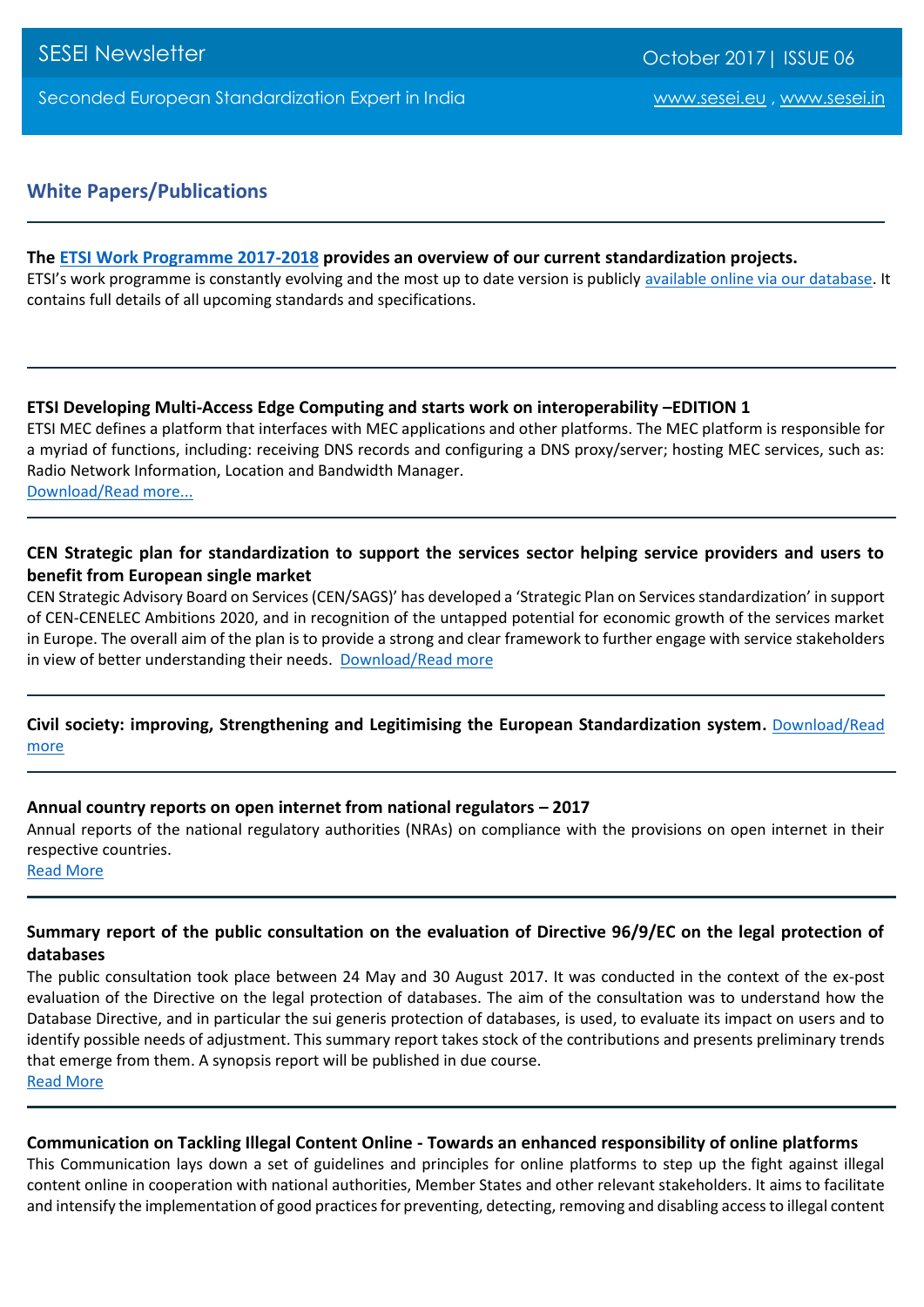so as to ensure the effective removal of illegal content, increased transparency and the protection of fundamental rights online.

[Read More](https://ec.europa.eu/digital-single-market/en/news/communication-tackling-illegal-content-online-towards-enhanced-responsibility-online-platforms)

#### **Cybersecurity - An EU Cybersecurity Agency and an EU framework for cybersecurity certification**

To scale up the EU's response to cyber-attacks, improve cyber resilience and increase trust in the Digital single market, the European Commission has proposed a European Union Cybersecurity Agency and the establishment of an EU cybersecurity certification framework.

[Read More](https://ec.europa.eu/digital-single-market/en/news/cybersecurity-eu-cybersecurity-agency-and-eu-framework-cybersecurity-certification)

#### **A framework for the free flow of non-personal data in the EU**

To unlock the full potential of the EU data economy, the Commission is proposing a new set of rules to govern the free flow of non-personal data in the EU. Together with the already existing rules for personal data, the new measures will enable the storage and processing of non-personal data across the Union to boost the competitiveness of European businesses and to modernise public services in an effective EU single market for data services. Removing data localisation restrictions is considered the most important factor for the data economy to double its value to 4% of GDP in 2020. [Read More](https://ec.europa.eu/digital-single-market/en/news/framework-free-flow-non-personal-data-eu)

[Back to contents](#page-0-0)

# <span id="page-11-0"></span>**Events Calendar 2017**

#### **[Workshop "Future Evolution of Marine Communication"](http://www.etsi.org/news-events/events/1206-workshop-future-evolution-of-marine-communication)**

#### *ETSI, Sophia Antipolis, France, 7-8 November 2017*

ETSI is pleased to announce the workshop "Future Evolution of Marine Communication". The event will take place on 7-8 November 2017, in ETSI Headquarters, Sophia Antipolis, France. SAVE THE DATE! [Read more...](http://www.etsi.org/news-events/events/1206-workshop-future-evolution-of-marine-communication)

#### **[Towards Setting Environmental Requirements for 5G](http://www.etsi.org/news-events/events/1217-towards-setting-environmental-requirements-for-5g)**

#### *Sophia Antipolis, France, 23 November 2017*

ETSI and ITU are pleased to announce the joint workshop "Towards Setting Environmental Requirements for 5G", taking place on 23 November 2017, in ETSI, Sophia Antipolis, France. The one-day workshop will provide a platform for discussion among all relevant parties including policy makers, standardization bodies, vendors, operators and researchers on environmental matters related to 5G. [Read more...](http://www.etsi.org/news-events/events/1217-towards-setting-environmental-requirements-for-5g)

#### **[oneM2M Interop 5](http://www.etsi.org/news-events/events/1211-onem2m-interop-5)**

#### *4-8 December 2017, Pangyo, South Korea*

TTA and ETSI, two of the founding Partners of oneM2M Partnership Project, are pleased to organize the 5th oneM2M Interop event taking place from 4 to 8 December 2017 in Pangyo, South Korea. [Read more...](http://www.etsi.org/news-events/events/1211-onem2m-interop-5)

#### **[The ETSI Seminar](http://www.etsi.org/news-events/events/1212-2017-12-the-etsi-seminarhttp:/www.etsi.org/news-events/events/1212-2017-12-the-etsi-seminar)**

#### *Sophia Antipolis, France, 4-5 December 2017*

The ETSI Seminar is run twice a year (June and December), to provide an intensive course on ETSI, its organization, structure, ways of working and related subjects. It is targeted at those who are new to ETSI or those who need to develop a deeper understanding of how to work effectively in ETSI. [Read more...](http://www.etsi.org/news-events/events/1212-2017-12-the-etsi-seminarhttp:/www.etsi.org/news-events/events/1212-2017-12-the-etsi-seminar)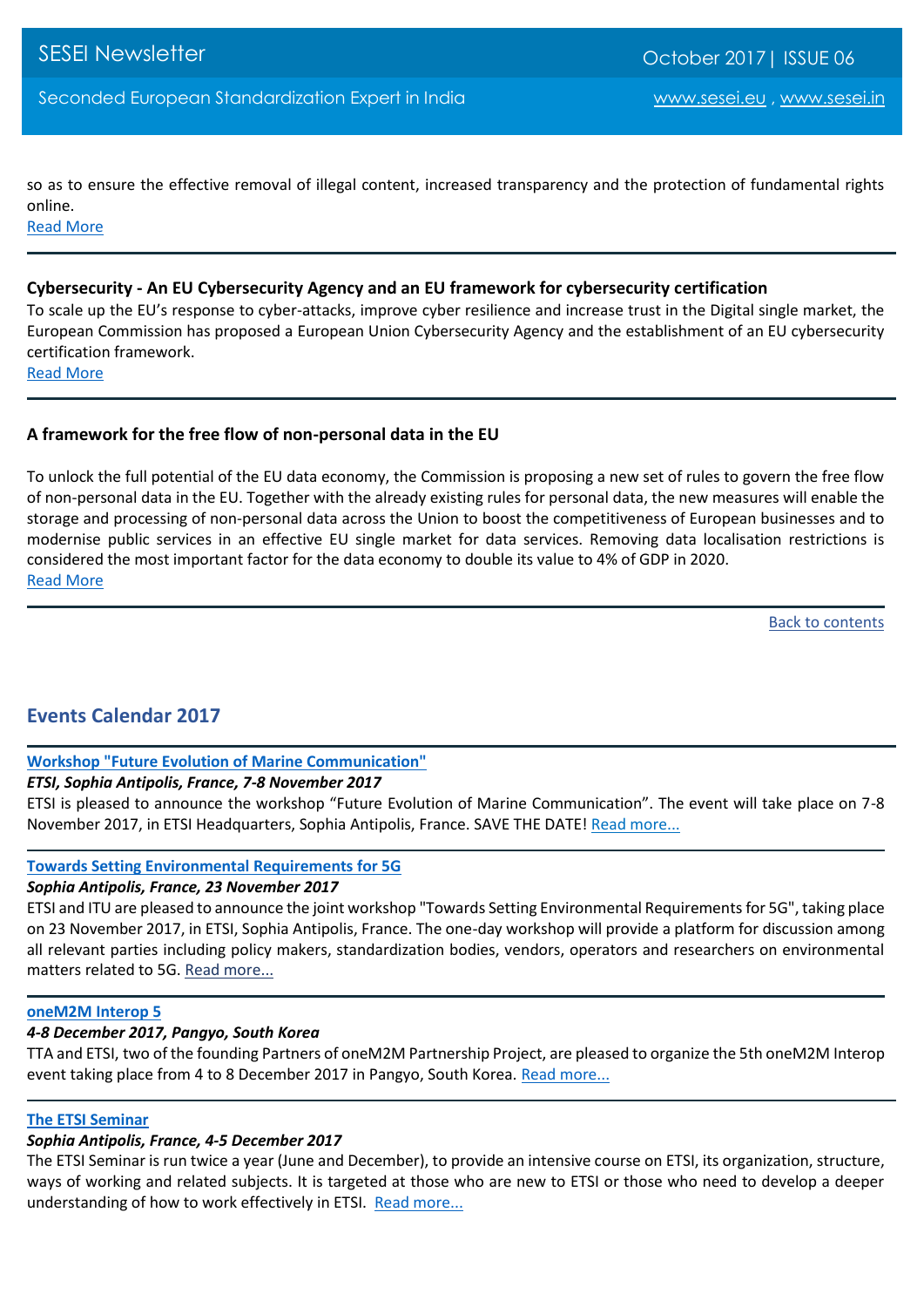# **[2nd NFV PLUGTESTS](http://www.etsi.org/news-events/events/1207-2nd-nfv-plutests)**

#### *ETSI Premises, Sophia Antipolis, France, 15-19 January 2018*

ETSI's Centre for Testing and Interoperability is organising the second NFV PlugtestsTM event on 15-19 January 2018. The event will be hosted in ETSI's headquarters in Sophia Antipolis, France. [Read more...](http://www.etsi.org/news-events/events/1207-2nd-nfv-plutests)

# **[Making ICT standards fit for Active and Healthy Ageing in Europe](https://www.cencenelec.eu/news/events/Pages/EV-2017-032.aspx)**

#### *Brussels - CEN-CENELEC Management Centre, 19 October2017*

Standards, mainly those related to ICT as an enabler of Active and Healthy Ageing (AHA), should better meet the needs of Europe's ageing population[. Read more](https://www.cencenelec.eu/news/events/Pages/EV-2017-032.aspx)

# **[Cities set Standards to be Smarter and more Sustainable](https://www.cencenelec.eu/News/Events/Pages/EV-2017-033.aspx)**

#### *Brussels, Congress Centre Albert Borschette, 19 October 2017*

How to replicate smart city solutions? Are standards the right tools for cities? Can the European Standardization Organizations be part of the cities' journey towards a smart and sustainable future? [Read more](https://www.cencenelec.eu/News/Events/Pages/EV-2017-033.aspx)

# **[Online Standardization Platform](https://www.cencenelec.eu/News/Events/Pages/EV-2017-018.aspx)**

# *When: 10 November 2017, 10:00 CET*

This Webinar will present the state-of-play about the Joint CEN-CENELEC Working Group 'Online Standardization Platform' under the Digital Transformation Initiative to identify and to develop possible models for the modernization and digital transformation of standards development in CEN and CENELEC. [Read more](https://www.cencenelec.eu/News/Events/Pages/EV-2017-018.aspx)

# **[The DOs and DON'Ts of drafting a Standard](https://www.cencenelec.eu/news/events/Pages/EV-2017-019.aspx)**

# *When: 24 November 2017, 14:00 CET*

<span id="page-12-0"></span>Through our experience of working with all CEN and CENELEC technical bodies our editors have compiled the most relevant advice, so don't miss out on this last Webinar of 2017! [Read more](https://www.cencenelec.eu/news/events/Pages/EV-2017-019.aspx)